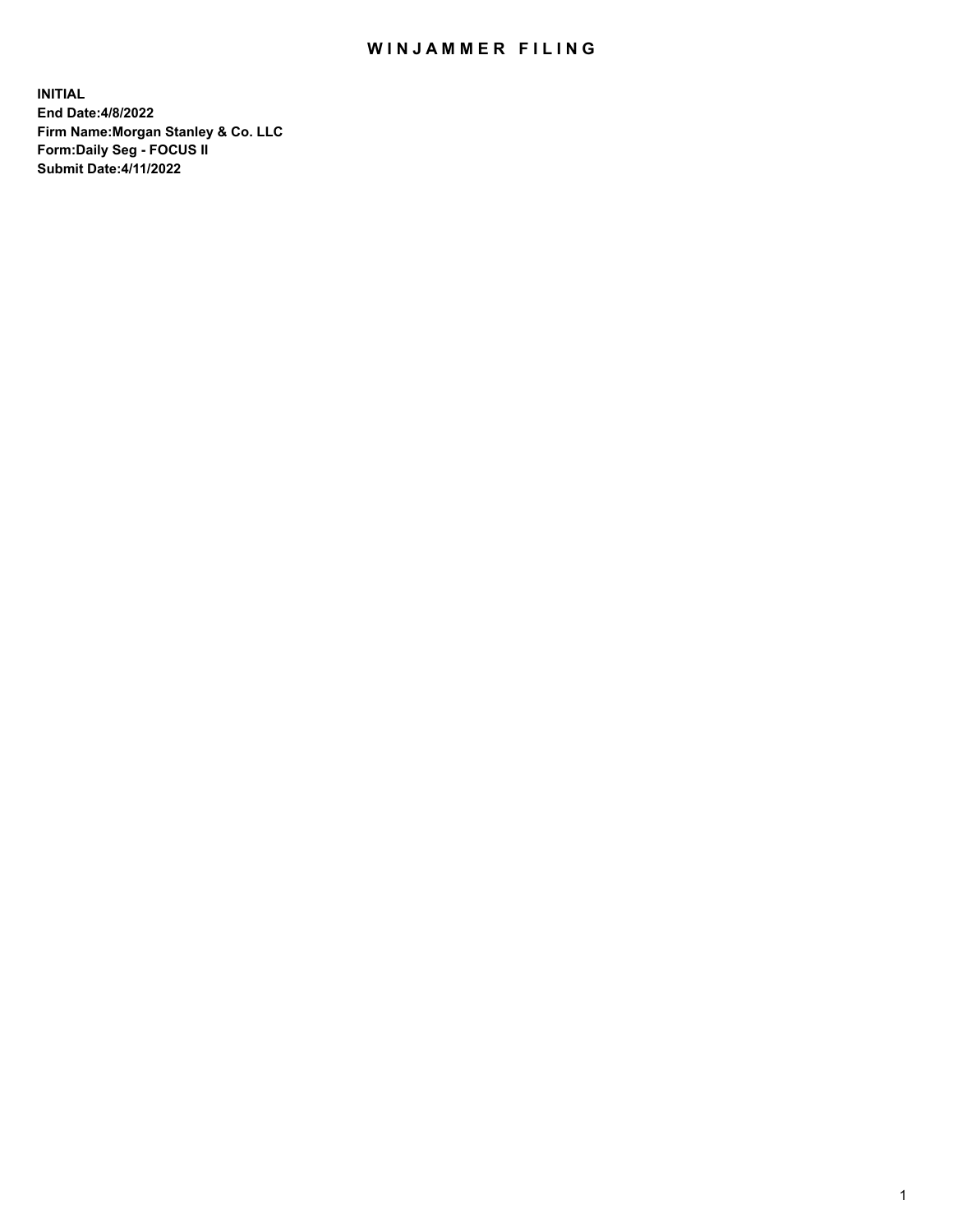**INITIAL End Date:4/8/2022 Firm Name:Morgan Stanley & Co. LLC Form:Daily Seg - FOCUS II Submit Date:4/11/2022 Daily Segregation - Cover Page**

| Name of Company                                                                                                                                                                                                                                                                                                                | Morgan Stanley & Co. LLC                                |
|--------------------------------------------------------------------------------------------------------------------------------------------------------------------------------------------------------------------------------------------------------------------------------------------------------------------------------|---------------------------------------------------------|
| <b>Contact Name</b>                                                                                                                                                                                                                                                                                                            | <b>Ikram Shah</b>                                       |
| <b>Contact Phone Number</b>                                                                                                                                                                                                                                                                                                    | 212-276-0963                                            |
| <b>Contact Email Address</b>                                                                                                                                                                                                                                                                                                   | Ikram.shah@morganstanley.com                            |
| FCM's Customer Segregated Funds Residual Interest Target (choose one):<br>a. Minimum dollar amount: ; or<br>b. Minimum percentage of customer segregated funds required:% ; or<br>c. Dollar amount range between: and; or<br>d. Percentage range of customer segregated funds required between:% and%.                         | 235,000,000<br><u>0</u><br>0 <sup>0</sup><br>00         |
| FCM's Customer Secured Amount Funds Residual Interest Target (choose one):<br>a. Minimum dollar amount: ; or<br>b. Minimum percentage of customer secured funds required:%; or<br>c. Dollar amount range between: and; or<br>d. Percentage range of customer secured funds required between:% and%.                            | 140,000,000<br><u>0</u><br><u>0 0</u><br>0 <sub>0</sub> |
| FCM's Cleared Swaps Customer Collateral Residual Interest Target (choose one):<br>a. Minimum dollar amount: ; or<br>b. Minimum percentage of cleared swaps customer collateral required:% ; or<br>c. Dollar amount range between: and; or<br>d. Percentage range of cleared swaps customer collateral required between:% and%. | 92,000,000<br><u>0</u><br><u>00</u><br>0 <sub>0</sub>   |

Attach supporting documents CH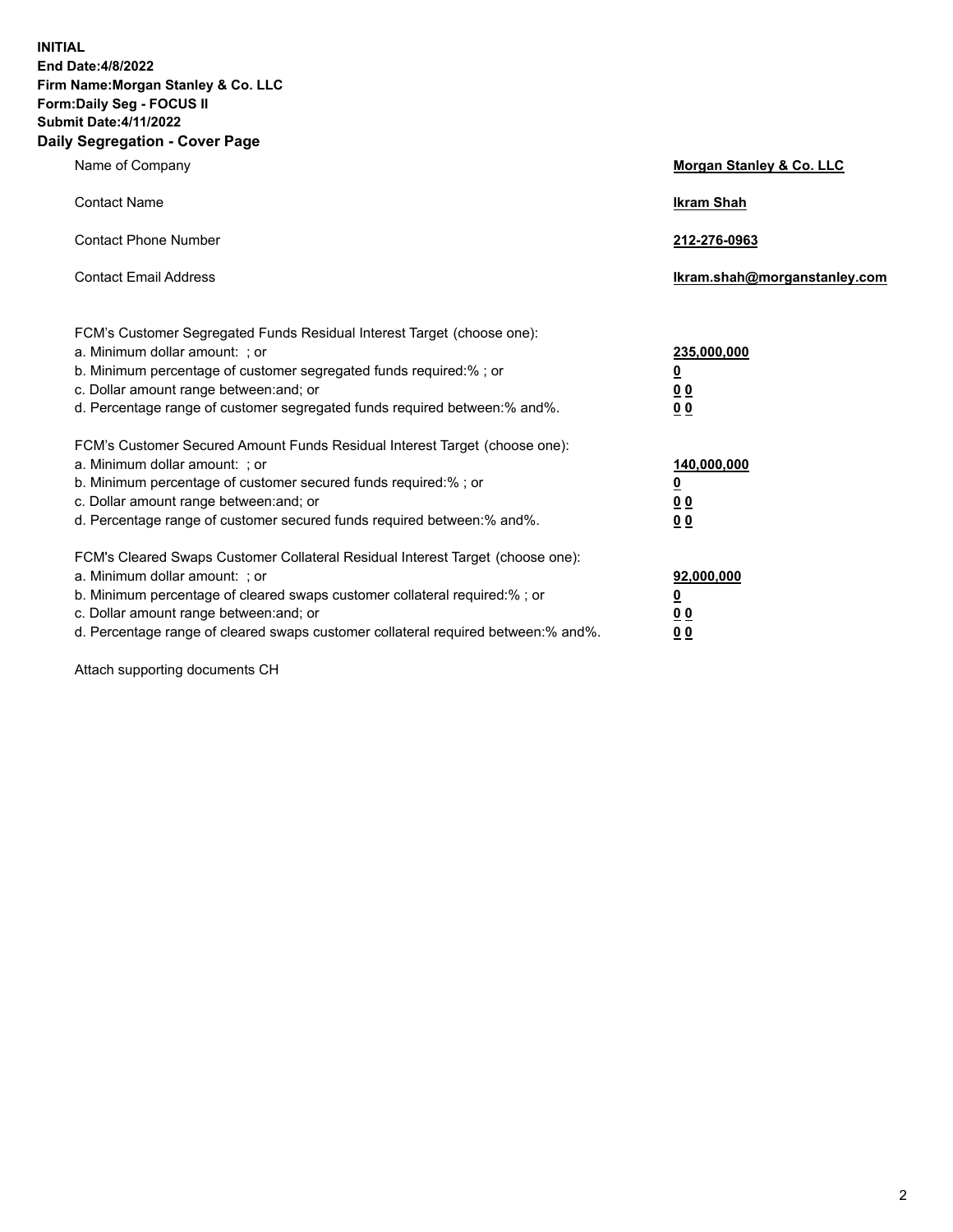## **INITIAL End Date:4/8/2022 Firm Name:Morgan Stanley & Co. LLC Form:Daily Seg - FOCUS II Submit Date:4/11/2022**

## **Daily Segregation - Secured Amounts**

Foreign Futures and Foreign Options Secured Amounts Amount required to be set aside pursuant to law, rule or regulation of a foreign government or a rule of a self-regulatory organization authorized thereunder **0** [7305] 1. Net ledger balance - Foreign Futures and Foreign Option Trading - All Customers A. Cash **4,999,946,107** [7315] B. Securities (at market) **2,293,287,015** [7317] 2. Net unrealized profit (loss) in open futures contracts traded on a foreign board of trade **2,086,877,883** [7325] 3. Exchange traded options a. Market value of open option contracts purchased on a foreign board of trade **47,099,547** [7335] b. Market value of open contracts granted (sold) on a foreign board of trade **-29,193,747** [7337] 4. Net equity (deficit) (add lines 1. 2. and 3.) **9,398,016,805** [7345] 5. Account liquidating to a deficit and account with a debit balances - gross amount **35,033,454** [7351] Less: amount offset by customer owned securities **-34,440,394** [7352] **593,060** [7354] 6. Amount required to be set aside as the secured amount - Net Liquidating Equity Method (add lines 4 and 5) 7. Greater of amount required to be set aside pursuant to foreign jurisdiction (above) or line 6. FUNDS DEPOSITED IN SEPARATE REGULATION 30.7 ACCOUNTS 1. Cash in banks A. Banks located in the United States **408,739,562** [7500] B. Other banks qualified under Regulation 30.7 **305,551,287** [7520] **714,290,849** [7530] 2. Securities A. In safekeeping with banks located in the United States **1,087,988,695** [7540] B. In safekeeping with other banks qualified under Regulation 30.7 **81,512,062** [7560] **1,169,500,757** [7570] 3. Equities with registered futures commission merchants A. Cash **29,625,674** [7580] B. Securities **0** [7590] C. Unrealized gain (loss) on open futures contracts **4,219,402** [7600] D. Value of long option contracts **0** [7610] E. Value of short option contracts **0** [7615] **33,845,076** [7620] 4. Amounts held by clearing organizations of foreign boards of trade A. Cash **0** [7640] B. Securities **0** [7650] C. Amount due to (from) clearing organization - daily variation **0** [7660] D. Value of long option contracts **0** [7670] E. Value of short option contracts **0** [7675] **0** [7680] 5. Amounts held by members of foreign boards of trade A. Cash **4,472,334,890** [7700] B. Securities **1,123,786,258** [7710] C. Unrealized gain (loss) on open futures contracts **2,082,658,481** [7720] D. Value of long option contracts **47,099,547** [7730] E. Value of short option contracts **-29,193,747** [7735] **7,696,685,429** [7740] 6. Amounts with other depositories designated by a foreign board of trade **0** [7760] 7. Segregated funds on hand **0** [7765] 8. Total funds in separate section 30.7 accounts **9,614,322,111** [7770] 9. Excess (deficiency) Set Aside for Secured Amount (subtract line 7 Secured Statement

10. Management Target Amount for Excess funds in separate section 30.7 accounts **140,000,000** [7780]

Page 1 from Line 8)

11. Excess (deficiency) funds in separate 30.7 accounts over (under) Management Target **75,712,246** [7785]

**9,398,609,865** [7355]

## **9,398,609,865** [7360]

**215,712,246** [7380]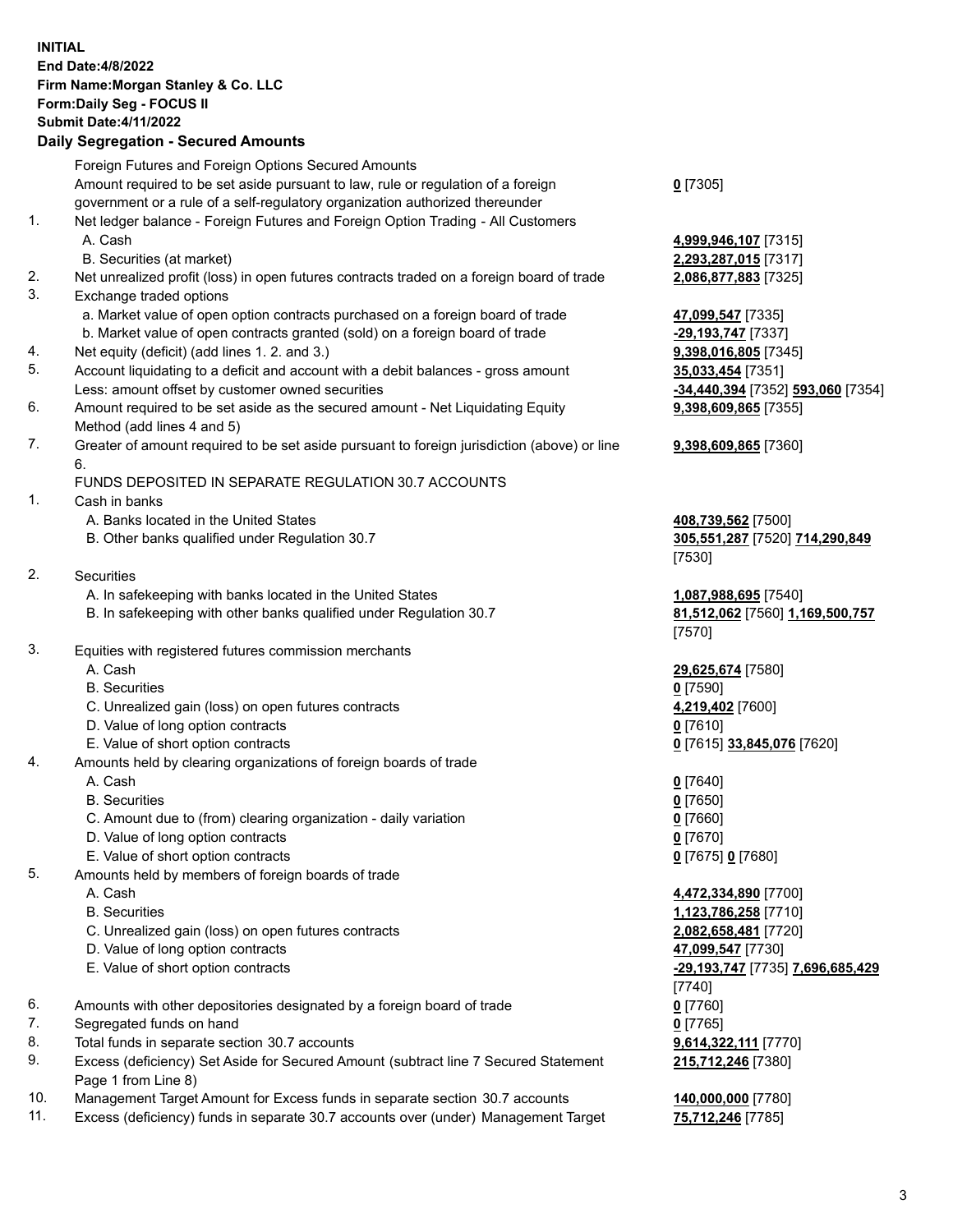**INITIAL End Date:4/8/2022 Firm Name:Morgan Stanley & Co. LLC Form:Daily Seg - FOCUS II Submit Date:4/11/2022 Daily Segregation - Segregation Statement** SEGREGATION REQUIREMENTS(Section 4d(2) of the CEAct) 1. Net ledger balance A. Cash **17,445,080,484** [7010] B. Securities (at market) **9,035,318,407** [7020] 2. Net unrealized profit (loss) in open futures contracts traded on a contract market **1,065,037,842** [7030] 3. Exchange traded options A. Add market value of open option contracts purchased on a contract market **2,562,325,247** [7032] B. Deduct market value of open option contracts granted (sold) on a contract market **-1,703,285,938** [7033] 4. Net equity (deficit) (add lines 1, 2 and 3) **28,404,476,042** [7040] 5. Accounts liquidating to a deficit and accounts with debit balances - gross amount **832,659,475** [7045] Less: amount offset by customer securities **-830,131,200** [7047] **2,528,275** [7050] 6. Amount required to be segregated (add lines 4 and 5) **28,407,004,317** [7060] FUNDS IN SEGREGATED ACCOUNTS 7. Deposited in segregated funds bank accounts A. Cash **2,771,370,290** [7070] B. Securities representing investments of customers' funds (at market) **0** [7080] C. Securities held for particular customers or option customers in lieu of cash (at market) **3,476,066,564** [7090] 8. Margins on deposit with derivatives clearing organizations of contract markets A. Cash **16,067,053,043** [7100] B. Securities representing investments of customers' funds (at market) **0** [7110] C. Securities held for particular customers or option customers in lieu of cash (at market) **5,395,551,298** [7120] 9. Net settlement from (to) derivatives clearing organizations of contract markets **36,097,376** [7130] 10. Exchange traded options A. Value of open long option contracts **2,562,325,247** [7132] B. Value of open short option contracts **-1,703,285,938** [7133] 11. Net equities with other FCMs A. Net liquidating equity **27,508,595** [7140] B. Securities representing investments of customers' funds (at market) **0** [7160] C. Securities held for particular customers or option customers in lieu of cash (at market) **0** [7170] 12. Segregated funds on hand **163,700,545** [7150] 13. Total amount in segregation (add lines 7 through 12) **28,796,387,020** [7180] 14. Excess (deficiency) funds in segregation (subtract line 6 from line 13) **389,382,703** [7190] 15. Management Target Amount for Excess funds in segregation **235,000,000** [7194]

16. Excess (deficiency) funds in segregation over (under) Management Target Amount Excess

**154,382,703** [7198]